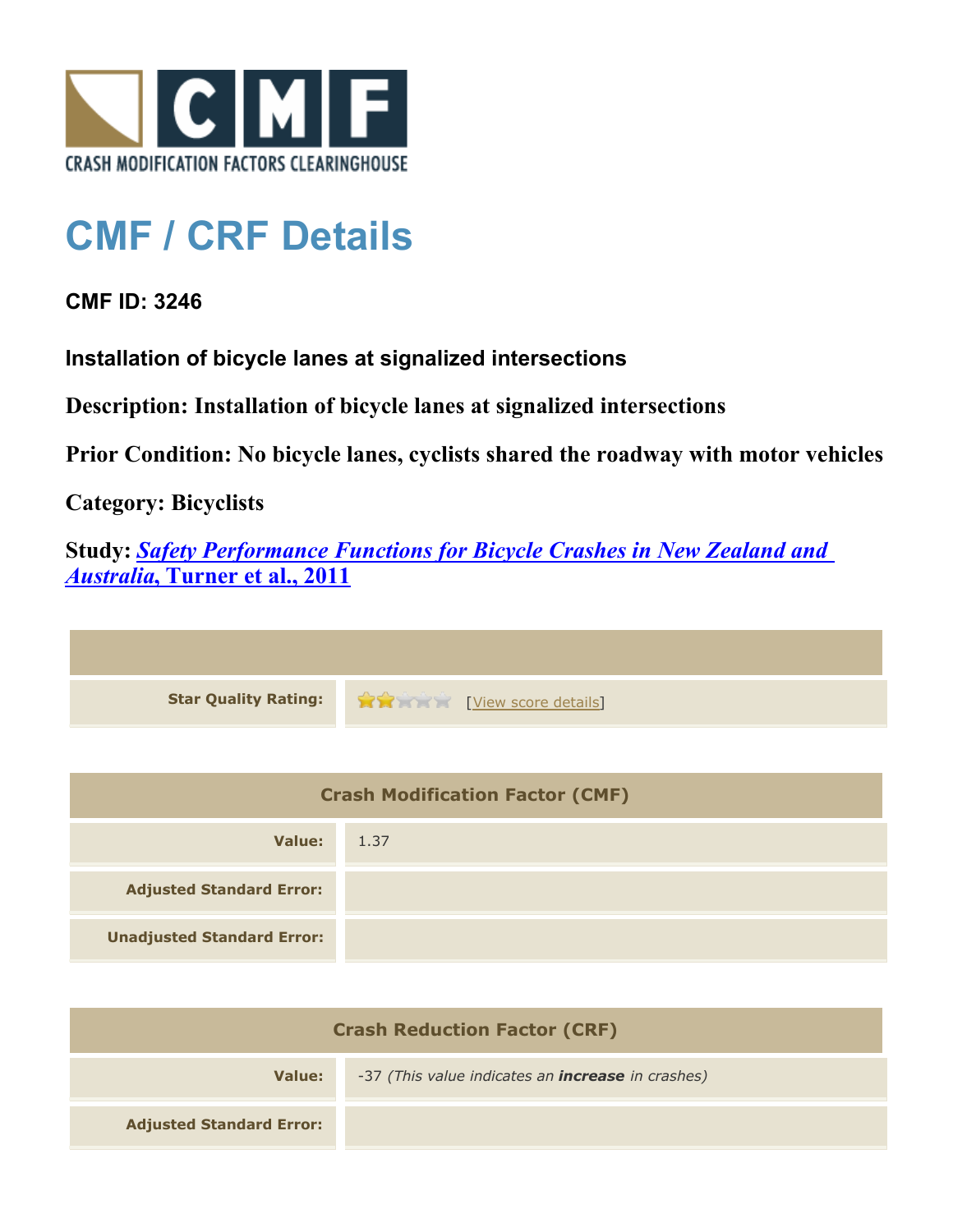| <b>Applicability</b>       |                    |
|----------------------------|--------------------|
| <b>Crash Type:</b>         | Vehicle/bicycle    |
| <b>Crash Severity:</b>     | All                |
| <b>Roadway Types:</b>      | All                |
| <b>Number of Lanes:</b>    |                    |
| <b>Road Division Type:</b> | All                |
| <b>Speed Limit:</b>        |                    |
| <b>Area Type:</b>          | Urban and suburban |
| <b>Traffic Volume:</b>     |                    |
| <b>Time of Day:</b>        | All                |

## *If countermeasure is intersection-based*

| <b>Intersection Type:</b>         | Roadway/roadway (not interchange related) |
|-----------------------------------|-------------------------------------------|
| <b>Intersection Geometry:</b>     | $4$ -leg                                  |
| <b>Traffic Control:</b>           | Signalized                                |
| <b>Major Road Traffic Volume:</b> |                                           |
| <b>Minor Road Traffic Volume:</b> |                                           |

| <b>Development Details</b>      |          |
|---------------------------------|----------|
| <b>Date Range of Data Used:</b> |          |
| <b>Municipality:</b>            | Adelaide |
| State:                          |          |